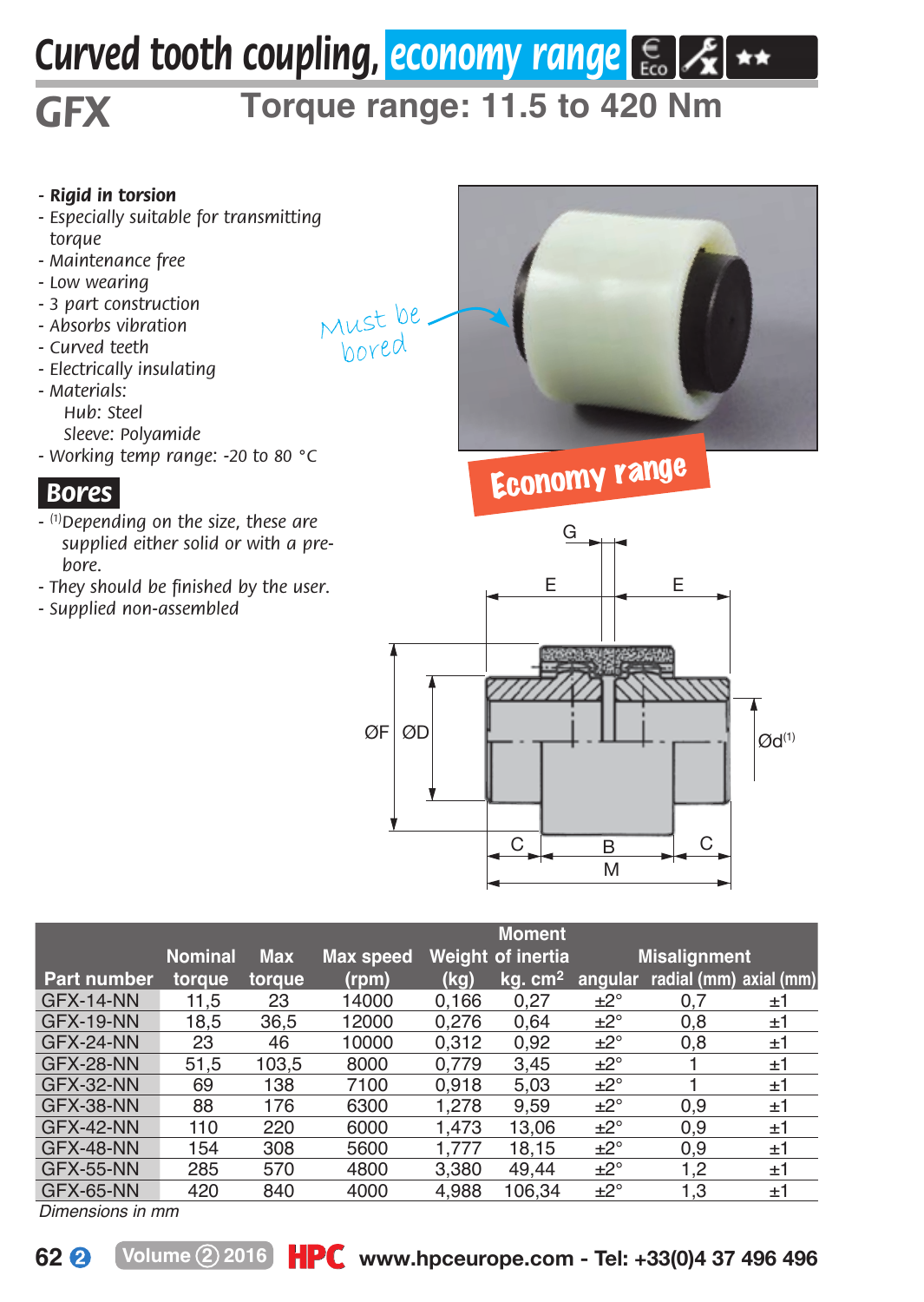*GFX*





**misalignment**



**Radial and angular misalignment**

|                       |     |            |    |      |    | <b>DISCOUNTS</b> |      |                            |       |             |  |  |
|-----------------------|-----|------------|----|------|----|------------------|------|----------------------------|-------|-------------|--|--|
|                       |     |            |    |      |    | Qtv              | $1+$ | $5+$                       | $10+$ | $25+$       |  |  |
|                       |     |            |    |      |    |                  |      | <b>Disc.</b> List -6% -12% |       | On request  |  |  |
| Bore possible Ød (h7) |     |            |    |      |    |                  |      |                            |       | Price each  |  |  |
| <b>Part number</b>    | Min | <b>Max</b> | в  | с    | ØD | Е                | ØF   | G                          | M     | 1 to 4      |  |  |
| GFX-14-NN             | 6   | 14         | 38 | 6,5  | 25 | 23,5             | 41   | 4                          | 51    | $20.82 \in$ |  |  |
| GFX-19-NN             | 8   | 19         | 38 | 8,5  | 32 | 25.5             | 48   | 4                          | 55    | 24.97 €     |  |  |
| GFX-24-NN             | 10  | 24         | 42 | 7,5  | 36 | 26.5             | 52   | 4                          | 57    | 27,90 €     |  |  |
| GFX-28-NN             | 10  | 28         | 48 | 19   | 45 | 41               | 68   | 4                          | 86    | 36,80 €     |  |  |
| GFX-32-NN             | 12  | 32         | 48 | 18   | 50 | 40               | 75   | 4                          | 84    | 43.96 €     |  |  |
| GFX-38-NN             | 14  | 38         | 50 | 17   | 58 | 40               | 85   | 4                          | 84    | 45.17 €     |  |  |
| GFX-42-NN             | 20  | 42         | 50 | 19   | 63 | 42               | 95   | 4                          | 88    | $66.22 \in$ |  |  |
| GFX-48-NN             | 20  | 48         | 50 | 27   | 68 | 50               | 100  | 4                          | 104   | 79.42 €     |  |  |
| GFX-55-NN             | 25  | 55         | 65 | 29.5 | 82 | 60               | 120  | 4                          | 124   | 126.93 €    |  |  |
| GFX-65-NN             | 25  | 65         | 72 | 36   | 95 | 70               | 140  | 4                          | 144   | 182.05 €    |  |  |

*Dimensions in mm*